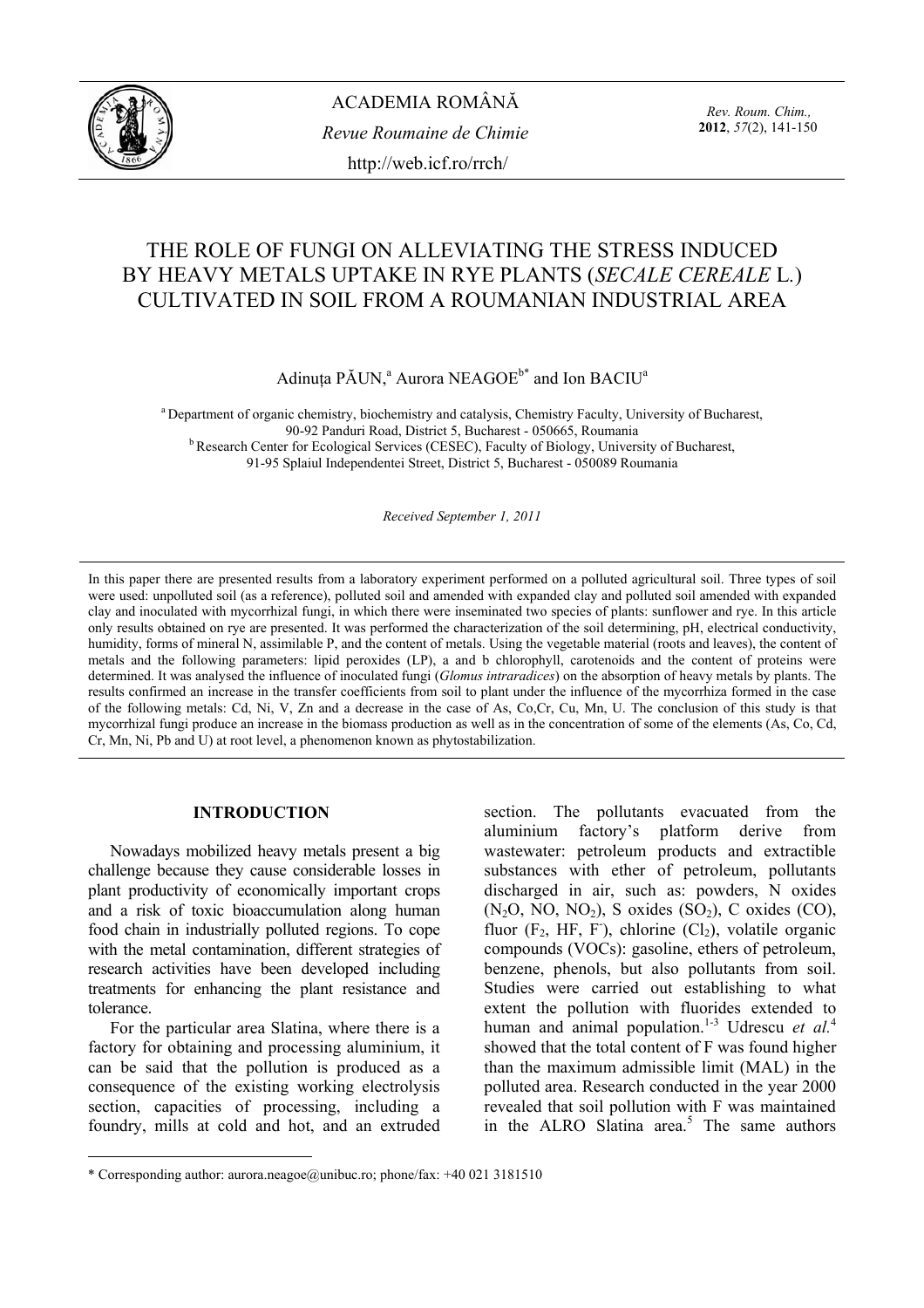showed that some metals, such as Cu and Pb from soil did not exceed MAL; on the other, Cr exceeded two or three times the values corresponding to MAL. The factory is placed in the east peripheral area of the town $6$  on the right of Slatina-Piteşti road, which is not affected by geological phenomenons of instability.

The purpose of this paper was on one hand, to establish the degree of pollution in soil and in the dominant vegetation from the agricultural ecosystems from around ALRO factory (large surfaces of agricultural field are frequently cultivated with corn (*Zea mays* L.), rye (*Secale cereale* L.) and sunflower (*Helianthus annuus* L.). On the other hand, the aim was to estimate the influence of microorganisms *(Glomus intraradices*) on the uptake of heavy metals by

plants in order to find an optimum solution to remedy the polluted area.

# **EXPERIMENTAL**

## **Materials and method**

## **1. Sampling area**

The soil's physico-chemical characterization (pH, electrical conductivity, forms of mineral N, assimilable P and the content of metals: Cr, Mn, Ni, etc) was done by taking soil samples from two points situated across the source of pollution, in the industrial zone and populated with human settlements  $(C1)$  and in the vicinity of the pollution source. near the electric factory (C2) (Fig. 1) on a surface of approximately  $4 \text{ m}^2$ , with six replicates each one of them, till the depth of 20 cm, using a probe (for more details about the polluted area, see  $\frac{6}{2}$ .

For the characterization of the sampled soils (C1 and C2), table 1 can be checked, and for more details, see.<sup>6</sup>



Fig.  $1 -$ The location of the soil sampling points.

|--|--|

| Sample<br>code | pH<br>$x$ /SD | H*<br>$x$ /SD       | EC<br>$x$ /SD | $N-NH4$ <sup>+</sup><br>$x$ /SD | $N-NO_3$<br>$x$ /SD | $N-NO2$<br>$x$ /SD | $P-PO4$<br>$x$ /SD |
|----------------|---------------|---------------------|---------------|---------------------------------|---------------------|--------------------|--------------------|
|                |               | $\lceil 0/6 \rceil$ | [µS/cm]       |                                 | [ $\mu$ g/g d.w.]   |                    |                    |
|                |               |                     |               |                                 |                     |                    |                    |
| C <sub>1</sub> | 5.84          | 14.38               | 35.33         | 6.156                           | 3.587               |                    | 30.16              |
|                | 0.6           | 1.92                | 8.164         | 0.229                           | 1.228               |                    | 13.08              |
| C <sub>2</sub> | 6.63          | 15.94               | 54.66         | 6.826                           | 4.661               |                    | 50.58              |
|                |               |                     |               |                                 |                     |                    |                    |
|                | 0.27          | 5.48                | 19.32         | 0.244                           | 3.01                |                    | 30.4               |

The characterization of the soils before carrying out the laboratory experiment

\*H = soil humidity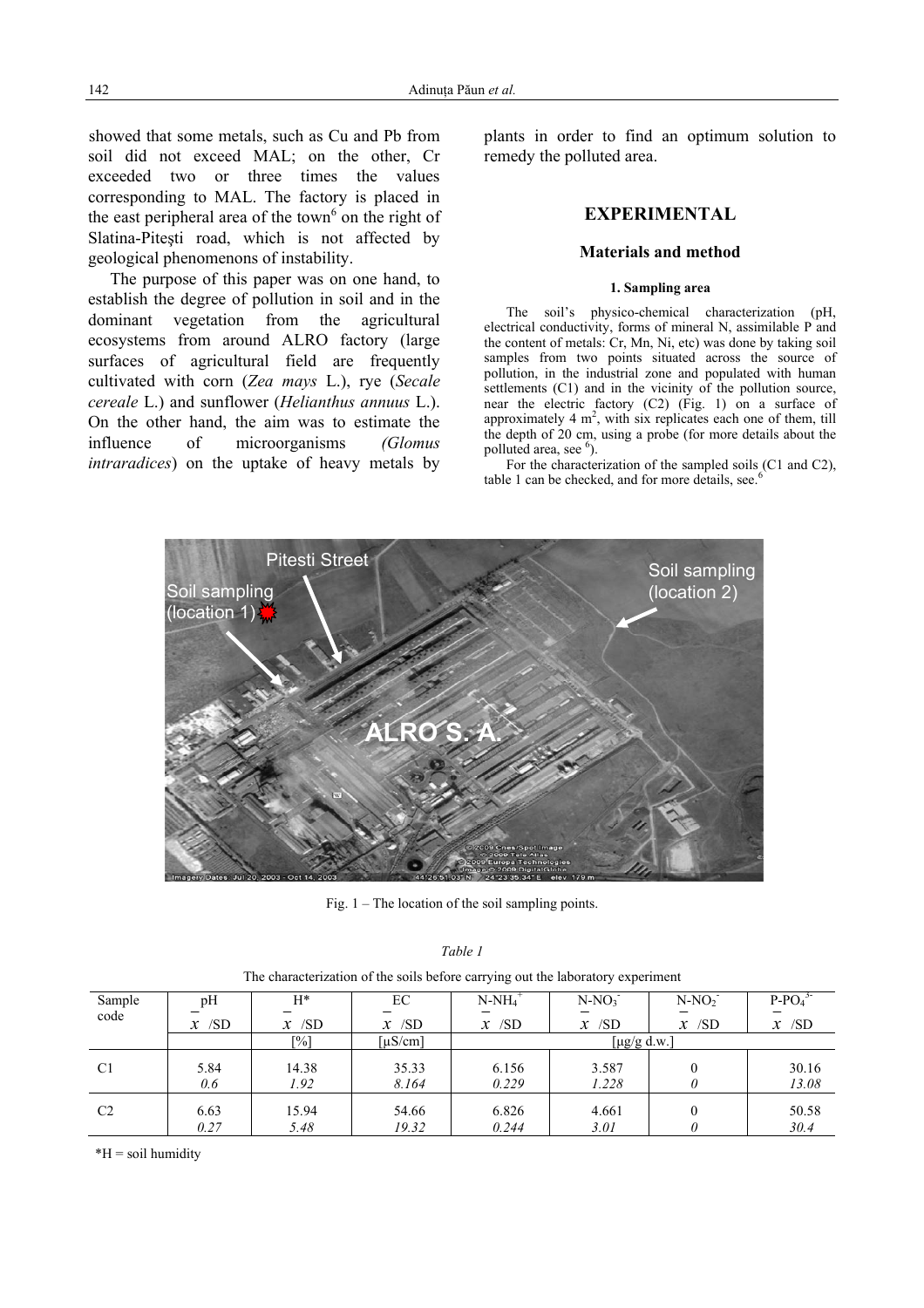#### **2. Experimental design**

 The laboratory experiment was carried out using one type of soil (C1, the most polluted), after having been very well manually homogenized. Three experimental variants were used, which were encoded as follows: R - reference soil (unpolluted), NM - polluted soil without mycorrhizal fungi and M - polluted soil and inoculated with mycorrhizal fungi, four replicates being used for each experimental variant. According to the studies performed by  $\frac{7}{1}$  (cited by  $\frac{8}{1}$ ), in all the experimental variants, respectively R and NM, the soil was amended with 10% expanded clay, and for those type M, the soil was amended with 10% expanded clay which was inoculated with mycorrhizal fungi (AMF) 510 (160 spores/g soil) *Glomus intraradices*, the fungi being sold under the name of Blaethon "Tunesia, Collection of Microorganisms of the Institut fűr Pflanzenkrankenheiten und Pflanzenschutz" by the University from Hanovra. The plant studied was rye (*Secale cereale* L.), selected after conducting a germination test. Before the amendment, the polluted soil was autoclaved at 130°C for about 30 minutes. Similar to the characterization of the sampled soils (Table 1), after conducting the laboratory experiment, determinations on the soil samples were done, the same parameters being analysed. In addition, it was determined the soil's respiration after harvesting the plants. Determinations on the vegetable material were done, such as: microscopic view of the mycorrhiza, total content of proteins, lipid peroxides and the content of metals. What is more, it was determined the content of pigments (a and b chlorophyll and carotenoids) from the vegetable material.<sup>6</sup>

*Determinations performed on soil samples* 

## **pH determination**

An aqueous suspension is used  $(1:2.5 \text{ m/v})$ . Before being measured it is shaken for about 15 minutes and then it is left to rest for an hour until balancing with carbon dioxide. pH is determined by using a pH-meter WTW Germany with a glass electrode.

#### *Determination of electrical conductivity*

It was done by using the aqueous solution from pH determination, as well as the multiparameter kit WTW Germany.

**The soil's humidity** content, expressed as a percentage, was calculated by finding out the ratio between the water mass lost by soil samples (through drying it out at 105° C) and the mass of the dry soil.

**Soil's respiration** was determined through the alkaline absorption method, using NaOH solution 100 mM and a soil sample in a vessel hermetically closed, for twelve hours. The soda resulted from the reaction is precipitated with barium chloride, and the excess of NaOH is titrimetric dosed with a HCl solution.<sup>9</sup>

#### *The determination of mineral nitrgen from soil's solution*

The content of mineral nitrogen ( $N - NO_2^-$ ,  $N - NO_3^-$ ,

 $N - NH<sub>4</sub><sup>+</sup>$ ) as well as of assimilable (P-PO<sub>4</sub><sup>3</sup>) was established through spectrophotometry, as follows:

# $N - NO_3^-$  determination

Nitrate ion  $(N-NO<sub>3</sub>)$  is the stable form of combined nitrogen for oxygenated systems, and is extracted quantitatively from the soil through ionic exchange using KCl. The most wide-spread method is based on the reaction of nitrates with sulfosalicylic acid using natrium hydroxide in order to forms a yellow colored complex.<sup>10</sup>

# N − NH<sup>+</sup><sub>4</sub> determination

Ammonium  $(N-NH_4^+)$  is extracted quantitatively from the soil through ionic exchange using KCl. With a buffer of potassium sodium tartrate, sodium citrate interfering cations are bound. The most sensitive spectrophotometric procedure for the determination of ammonium is based on the conversion of ammonium into the intense blue indophenol complex (IPC) by means of salicylate and nitroprusside. Reagent concentration nitroprusside functions as a catalyst in the reaction between ammonium and salicylate and in the presence of Na dichlorisocyanurate forms a greencoloured complex.<sup>11,12</sup>

# $N - NO_2^-$  determination

Nitrite  $(N-NO<sub>2</sub>)$  is extracted quantitatively from the soil through ionic exchange using KCl. The mostly utilized spectrophotometric methods are based on the ability of nitrites to diazotize aromatic amino compounds in acidic medium producing diazonium salts which are copulated to create azodye. The most frequently diazotized aromatics are sulphanilic acid and/or its amids. Consequently, these diazonium salts are let to react with N-(1-naphtyl)-ethylene-diamine dihydrochloride that replaced the former 1-naphtylamine which was found to be carcinogenic and, forms a pink-collored complex.<sup>13-15</sup>

#### *The determination of assimilable phosphorus content*

Phosphate  $(P-PO<sub>4</sub><sup>3</sup>)$  is extracted quanitatively from the soil through ionic exchange using NaHCO<sub>3</sub>. The determination is based on using of molid-ammonium and malachite green (1:3) to form the phospho molid ammoniu which is reduced and form a green-collored complex.<sup>13,14,15</sup>

#### *The determination of the total content of metals*

Metals' analysis was done after a digestion with 30% suprapur HCl and  $65\%$  suprapur HNO<sub>3</sub> (1:3, v:v) from Merck, using an instrument with a single collector, quadrupole inductively coupled plasma with mass spectrometry: ICP-MS Perkin-Elmer ELAN DRC-e with axial field technology for trace elements, rare earth elements and isotopic analyses. For each determination three analytical replicates were measured and standard solutions were prepared by diluting a 10 µg/ml multielement solution (Multielement ICP Calibration Standard 3, matrix 5% HNO<sub>3</sub>, Perkin Elmer Pure Plus).

#### *Determinations performed on a vegetable material*

The following operations were done on the vegetable material obtained after harvesting: underground and aboveground portioning, washing the roots with water and then with distilled water, weighing to determine fresh underground and above-ground biomass, drying through lyophylization, grinding in a fine powder, and storage in polyethylene bottles up to -20°C until the analysis date. It was analysed the microscopic visualization of the mycorrhiza, the determination of the total content of protein, lipid peroxides, the content of metals, and the content of assimilating pigments (chlorophyll a and b and carotenoids) from the vegetable material.

## *The microscopic visualization of the mycorrhiza formed by mycorrhizal fungi Glomus intraradices with the roots Secale Cereale* L.

The method described by <sup>16</sup> uses Lactophenol blue for colouring the roots preserved in a fixing solution (45.85%), ethanol (45.85%), formaldehyde (6%), and acetic acid (2.3%) (v/v). After colouring, the arbuscules formed in the mycorrhiza process could be visualized through a microscope (Fig. 2c).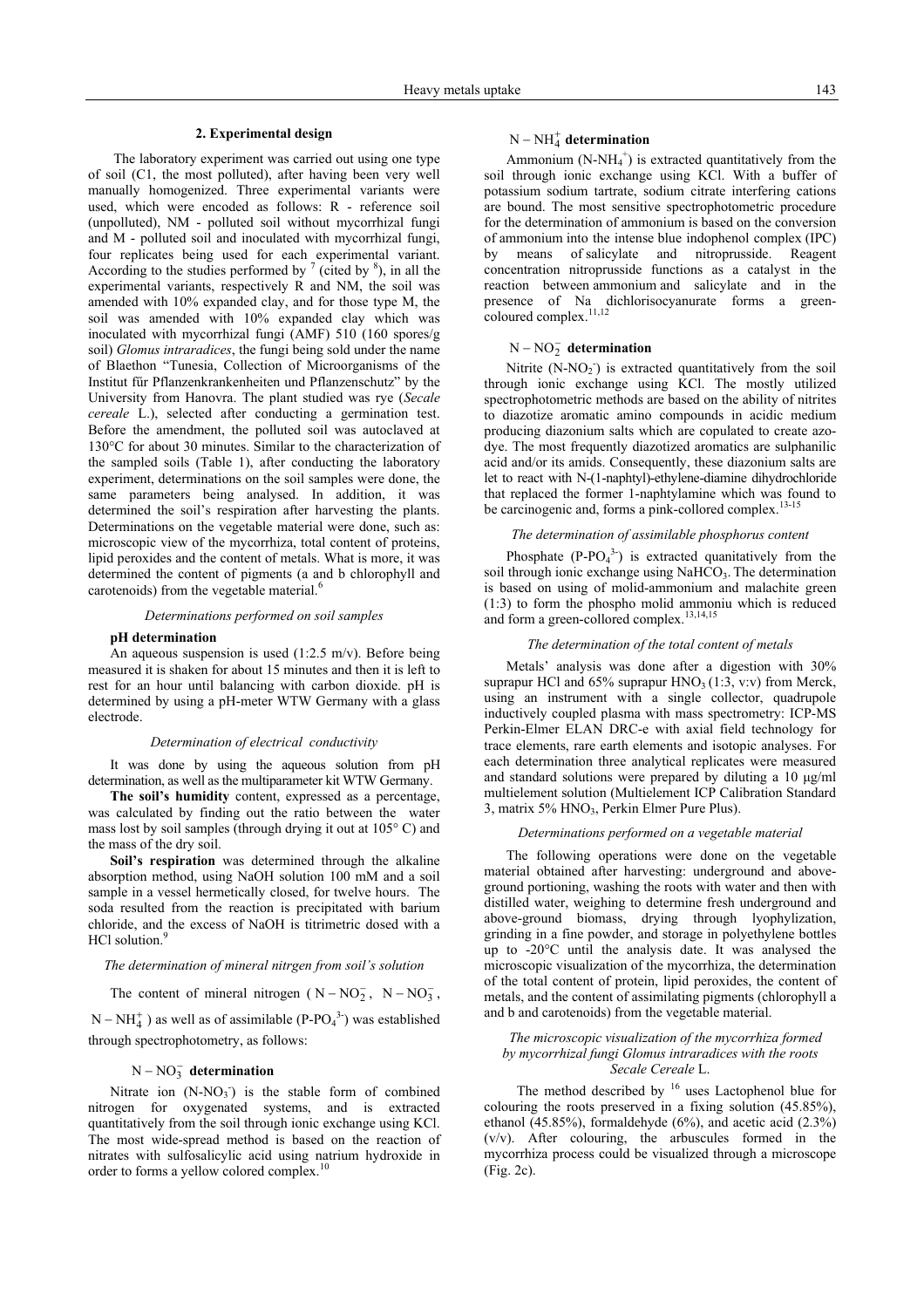### *The determination of the total content of protein*

The vegetable material sample (100 mg) was mortar for 2 minutes with 2 ml of solution for extraction, which contains 2% polyvinylpyrrolidone, 2mM chelaplex III-EDTA and 2mM DTT (dithioerithritol) dissolved in 100mM  $K_2HPO_4/KH_2PO_4$ buffer with pH 7.2; then, it was passed through a centrifuge tube and centrifuged for 10 minutes at 18000 rpm. The liquid fraction was subjected to dyalisis through a protein waterproof membrane, using a phosphate buffer with pH 7.2 for 8 hours at 4°C on a magnetic stirrer. Lowry method of determing the total content of proteins from the protein extract is based on their precipitation with trichloroacetic acid (10%) and solubilization with NaOH  $1N<sub>2</sub>$  using bovine serum albumin  $(BSA)$  as a standard solution.<sup>1</sup>

## *Lipid peroxides*

Malondialdehyde (MDA), resulted from the decomposition of peroxides' fat polyunsaturated acids, forms with the tiobarbituric acid a coloured adduct which can be measured spectrophotometrically at  $440, 532$  and  $600$  nm.<sup>18</sup>

## *The determination of the content of assimilating pigments (chlorophylls and carotenoids)*

The sample of above-ground vegetable material (100mg) is homogenized with 3 ml of acetone solution (80% acetone: 15% ultrapure water, 5% ammonium, concentration of 25%,  $v/v$ , using an ultraturax at 75000 rpm, and then it is centrifuged at 4800 rpm for 20 minutes.

 It is measured spectrophotometrically the liquid fraction's solution at 480, 645, 647, 652, 663, 664, 750 nm for chlorophyll *a* and *b* and carotenoids.<sup>19</sup>

### *The determination of metals' content*

 Metals' analysis was done after a digestion with 65% suprapur  $HNO<sub>3</sub>$  from Merck, using the same techniques as was described for the metal analysis in soil.

#### **3. Statistical analyses**

The data used to produce graphs and tables are arithmetic averages of the values of four replicates of each experimental variant, and processing was done using Microsoft Excel 2003 and Microsoft Word 2003. The metals' transfer coefficients (TC) from soil to plant were also calculated using the formula:

$$
TC = \frac{conc. \text{ of } metal \text{ in plant}}{conc. \text{ of } metal \text{ in soil}}
$$
 (1)

According to<sup>20</sup> the transfer coefficients can be considered accumulation factors if TC <1, and concentration factors if TC>1. For lipid peroxides, assimilating pigments and protein content two parallel analytical replicates were measured. A Mann-Whitney test was used for comparison of change between the experimental variants at  $p<0.05$ . The program SPPS version no.17 for Windows was used for statistical evaluation.

# **RESULTS AND DISCUSSION**

Analysing the soil parameters before starting the experiment (Table 1) and at the end of it (Table 2), it can be noticed that the average of the soil's pH is within the acid class, in case of the six replicates taken across the source of pollution (C1), according to  $2<sup>1</sup>$  and within the neutral class in case of those taken from the vicinity of the source (C2). Although it has higher values in case of C2 soil comparing with C1 (across the source), the electrical conductivity (EC) falls in the category of soils which are not saline  $(0 - 2 \text{ mS/cm}, \text{ according}$ to  $^{22}$ ) this having an insignificant effect on plants. At the end of the laboratory experiment, it can be observed an increase in the salinity, but without any vulnerability effects on plants. Also, it can be seen that at the end of this experiment, after harvesting the plants, pH dropped from 6.63 to 5.50 in case of the uninoculated variant (NM). As a consequence of the inoculation, it rose from 5.50 to 5.70. These variations which appear during the vegetation period are determined by the chemical and physico-chemical processes that happen in the soil. The values presented in Table 1 show that the soil is N poor and that it has a satisfactory content of P in bioavailable form  $(P-PO<sub>4</sub><sup>3</sup>)$ . It was this fact that allowed the inoculation with mycoorhizal fungi. It is known that the fungi release metabolites which increase the solubility of the mineral ions bound into the soil, so that the anorganic ions are taken and translocated directly into the roots, a closed circuit of the nutrients being done.<sup>23</sup> In spite of all this, it can be noticed that in the case of mycorrhiza experimental variant, the mineral N concentration  $(N-NH_4^+, N-NO_3^-)$  and the P-PO<sub>4</sub><sup>3-</sup> concentration decreased in comparison with the variant without mycorrhizal fungi (NM). That is because of a higher consumption of nutrients which are necessary for the plants' development (Table 2). The positive effect of the mycorrhizal fungi can be observed from the increase in the microbial activity, expressed by using the soil's respiration, which varies from 3.047 to 4.525 mg  $CO<sub>2</sub>/g$  d.w. x 12h (Table 2). The difference between the phenological parameters of rye individuals in the three experimental variants can be noticed in Fig. 2a and 2b. Also, it can be observed that plants have developed vigorously, having a higher biomass in the variant with mycorrhiza than in the other one, without mycorrhiza. The symbiosis between the mycorrhizal fungi and the rye's roots was checked by looking through a microscope at fragments from the plants' roots, which were prepared according to the method described by.<sup>16</sup> Only arbuscles (Fig. 2c.), and not vesicles were identified, because the experiment lasted 45 days. They usually develop in the plants' first phase of growth. Concerning the consumption of plants by human population (according to<sup>24</sup>), it can be easily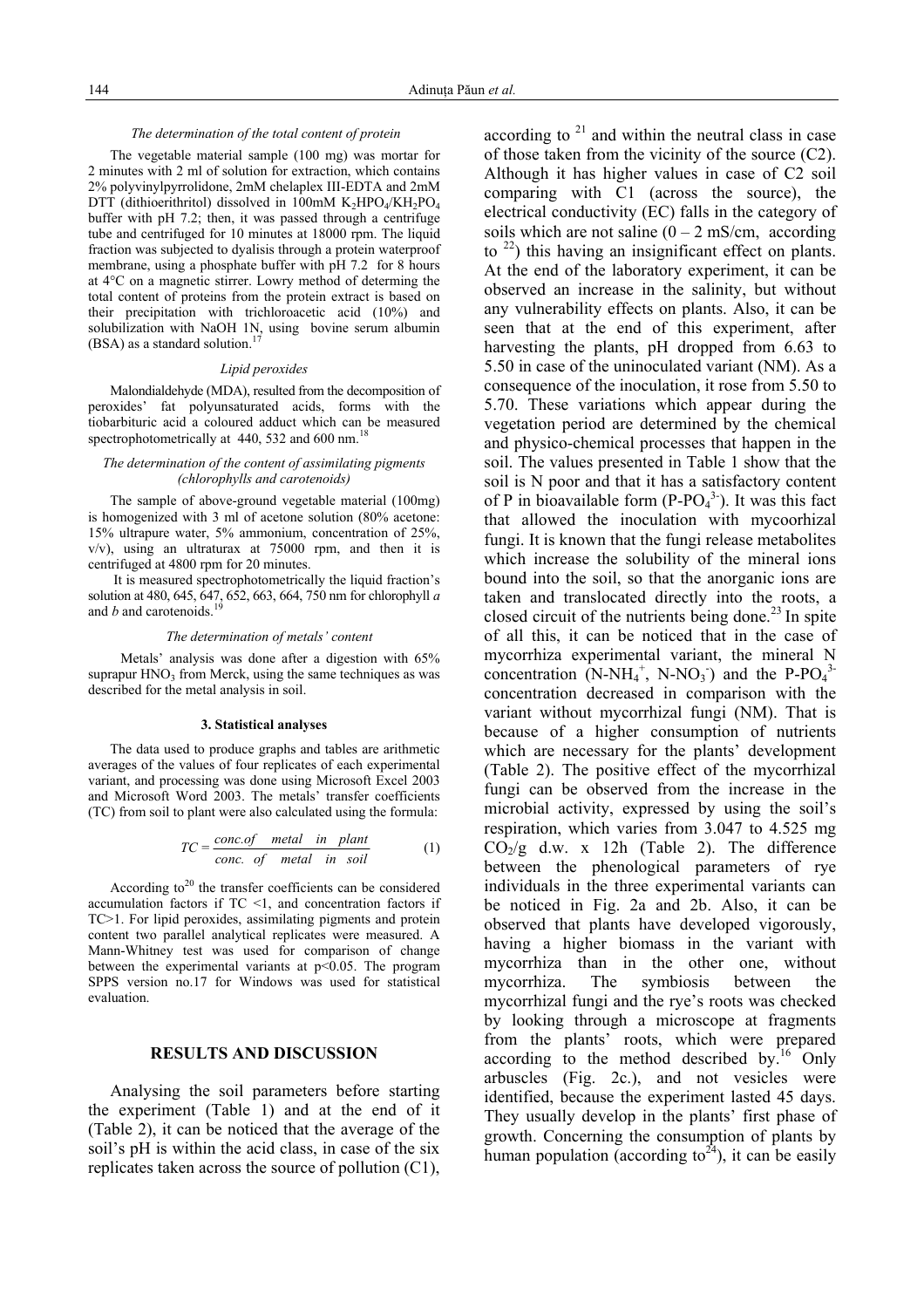seen from Table 3 that the elements As, Cr, Mn and Ni found in soil had higher concentrations than the MAL (values written in bold characters). Also, it can be observed the presence of some low uranium concentrations, (0.048 µg/g in reference soil, 0.204  $\mu$ g/g in polluted one) which could be natural met as background concentration level. Regarding Cu, which is an essential element for the growth and development of the plants, it can be seen slight decrease in the concentration in soil comparing with the values it had before sowing (it dropped from 16.90 to 16.33 µg/g, both values indicating a deficiency in this element in soil). Cu's concentration fell from  $16.33$  to  $16.04$   $\mu$ g/g in the mycorrhiza experimental variant (Fig. 3). Usually, an increase in Mn and Ca at the end of the experiment comparing with the values before sowing can be considered a positive result induced by mycorrhiza process, because these elements are nutrients for plants. If we

were to compare the metals' concentrations in soil before the sowing and after harvesting the plants, it can be noticed that the majority of toxic elements for plants had a lower concentration in soil at the end of the experiment, with some exceptions (see Table 3). The increase of concentration to the rest of the elements could have been provoked by the modification of soil's pH during plants' development, which is possible to have induced a higher mobility of these elements in soil. Therefore, it can be concluded that we have to deal with polymetallic pollution. Also, from Table 3 it can be observed that the majority of elements which serve as nutrients for plants registered a slight increase in their concentration in soil (grey cells) at the end of the experiment. This is because the soil was homogenized with expanded clay, which brought an additional contribution of elements.<sup>7</sup>



Fig. 2a – Differences between the phenological parameters of rye individuals (*Secale cereale* L.) in the three experimental variants (a replicate for each experimental variant can be seen in the left photo; the right photo presents the all four replicates from each experimental variant).



Fig. 2b – Biomass of roots and overground part of plants expressed in wet weight (w.w.) in all the three experimental variants.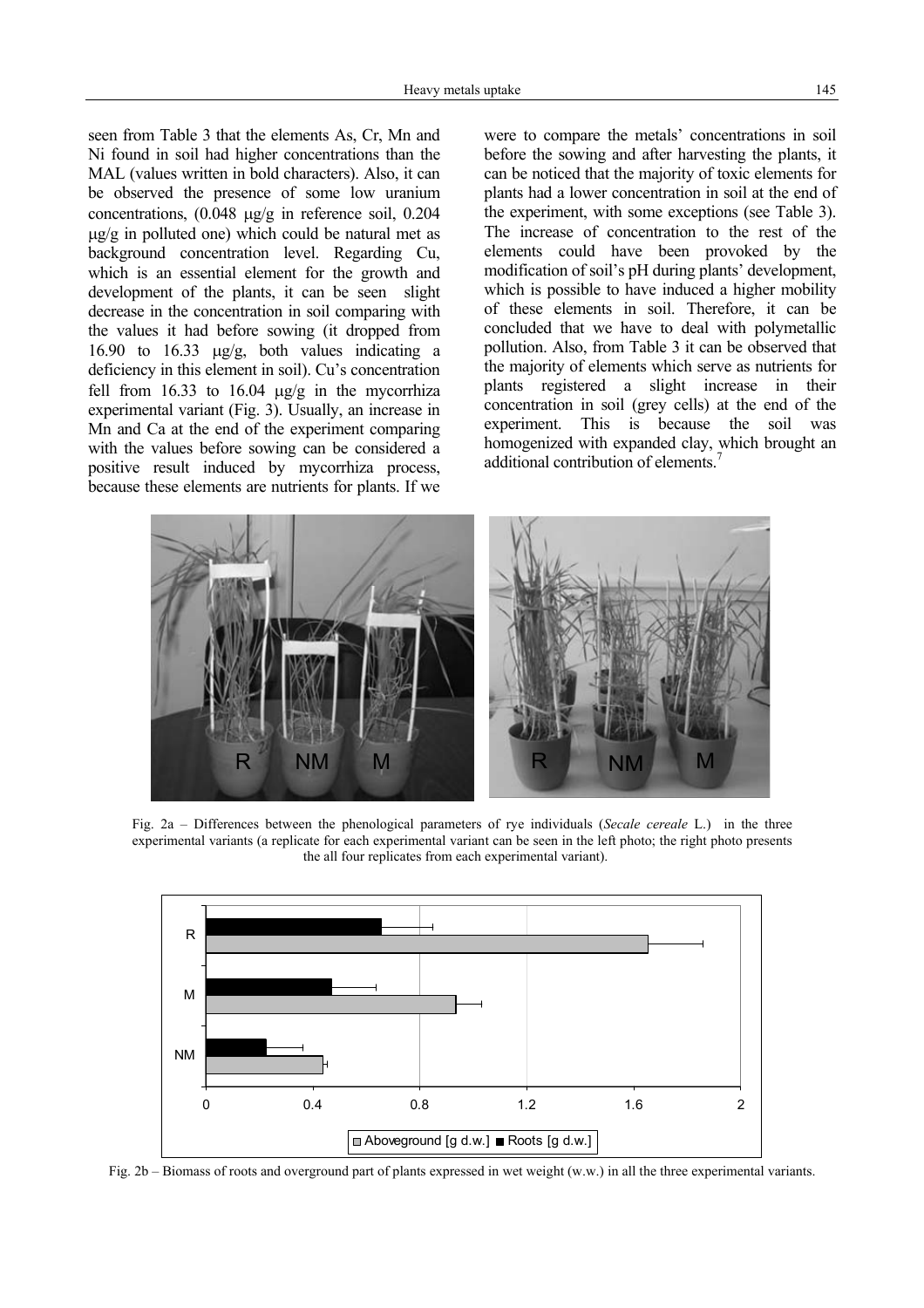| Sample<br>code | pH   | $x$ /SD | $\mathbf H$ | $x$ /SD | EC  | $x$ /SD                  | Soil<br>respiration  | —<br>$x$ /SD | $N-NH_4$ <sup>+</sup> | $x$ /SD | $N-NO_3$ | $x$ /SD | $N-NO2$           | $x$ /SD | $P-PO43$ | $\boldsymbol{x}$<br>/SD |
|----------------|------|---------|-------------|---------|-----|--------------------------|----------------------|--------------|-----------------------|---------|----------|---------|-------------------|---------|----------|-------------------------|
|                |      |         |             |         |     |                          |                      |              |                       |         |          |         |                   |         |          |                         |
|                |      |         |             | [%]     |     | $\lceil \mu S/cm \rceil$ | mg $CO_2/g$ d.w.x12h |              |                       |         |          |         | [ $\mu$ g/g d.w.] |         |          |                         |
| $\mathbb{R}$   | 7.19 | 7.225   | 13.73       | 13.93   | 109 | 119.2                    | 8.389                | 8.171        | 42.93                 | 36.08   | 2.608    | 2.56    | 0.247             | 0.169   | 103.9    | 107.3                   |
| R              | 7.07 | 0.12    | 14.55       | 0.484   | 129 | 8.261                    | 7.247                | 0.752        | 42.95                 | 10.17   | 2.762    | 0.294   | 0.226             | 0.092   | 132.2    | 16.95                   |
| R              | 7.32 |         | 14.05       |         | 118 |                          | 9.047                |              | 37.06                 |         | 2.131    |         | 0.164             |         | 96.22    |                         |
| R              | 7.32 |         | 13.42       |         | 121 |                          | 8.004                |              | 21.4                  |         | 2.741    |         | 0.041             |         | 96.89    |                         |
| NM1.1          | 5.51 | 5.502   | 13.36       | 15.4    | 107 | 113.2                    | 2.617                | 3.047        | 16.94                 | 18.33   | 3.963    | 3.995   | 0.061             | 0.041   | 22.6     | 26.44                   |
| NM1.2          | 5.57 | 0.053   | 16.7        | .718    | 103 | 12.39                    | 2.989                | 0.864        | 17.82                 | 3.729   | 4.079    | 0.506   | 0.106             | 0.051   | 27.91    | 3.091                   |
| NM1.3          | 5.49 |         | 14.61       |         | 112 |                          | 4.276                |              | 14.95                 |         | 3.354    |         |                   |         | 25.49    |                         |
| NM1.4          | 5.44 |         | 16.94       |         | 131 |                          | 2.309                |              | 23.63                 |         | 4.586    |         | $\theta$          |         | 29.74    |                         |
| M1.1           | 5.72 |         | 17.13       | 14.72   | 108 |                          | 4.286                | 4.525        | 20.02                 | 16.01   | 3.9      | 3.05    | 0.129             | 0.2     | 21.92    | 24.49                   |
| M1.2           | 5.71 |         | 12.08       | 2.068   | 109 |                          | 4.519                | 0.265        | 14.13                 | 3.039   | 2.933    | 0.585   | 0.337             | 0.106   | 17.86    | 12.94                   |
| M1.3           | 5.7  | 5.7     | 14.95       |         | 95  | 112                      | 4.4                  |              | 13.24                 |         | 2.798    |         | 0.104             |         | 14.79    |                         |
| M1.4           | 5.67 | 0.021   | 14.73       |         | 136 | 17.22                    | 4.897                |              | 16.66                 |         | 2.57     |         | 0.23              |         | 43.41    |                         |

*Table 2*  Parameters of the polluted soil after carrying out the laboratory experiment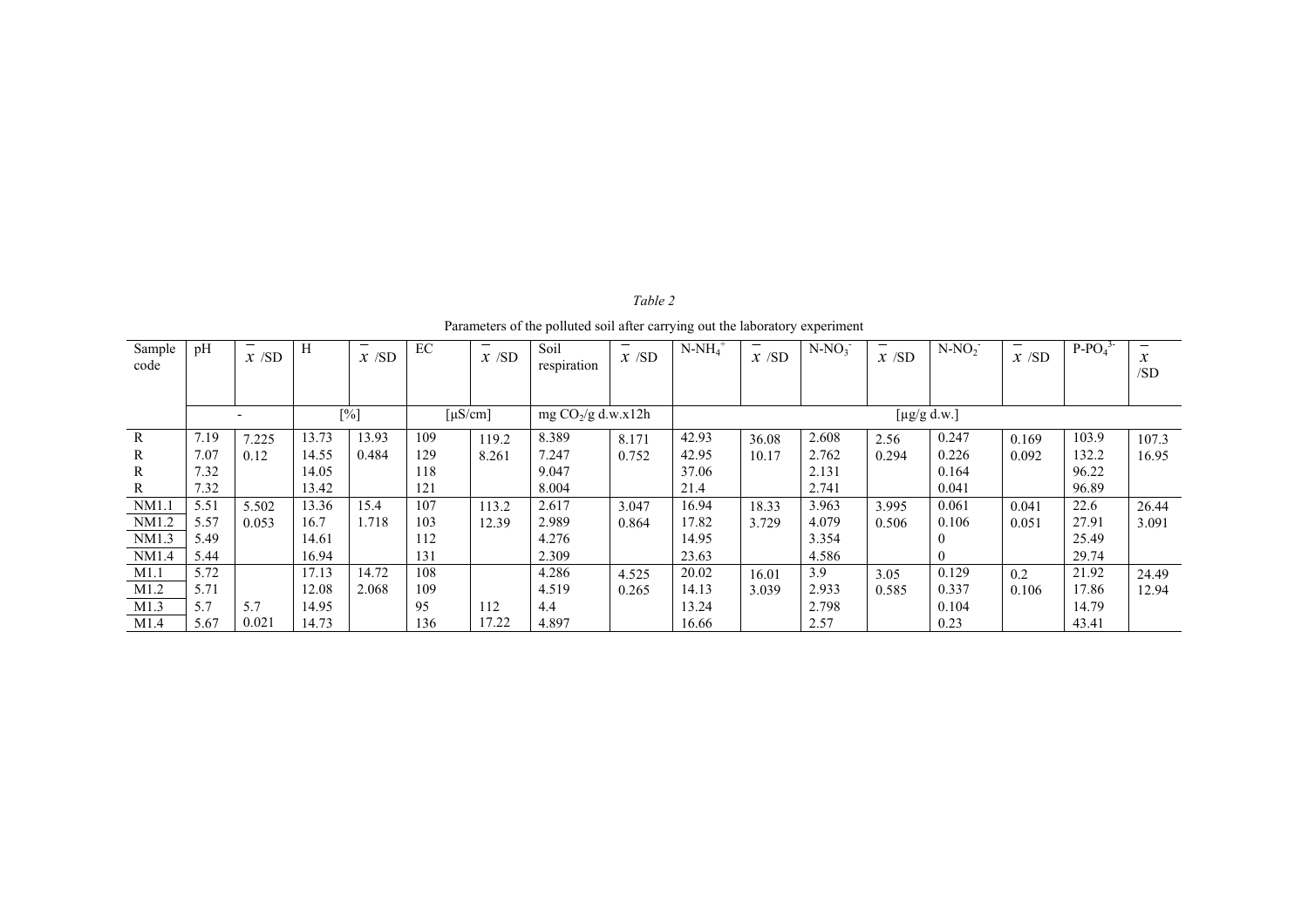

Fig. 2c – Microscopic image of the mycorrhiza formed as a result of the symbiosis between mycorrhizal fungi from *Glomus intraradices* species and *Secale cereale* L. roots.

| ۰, |  |
|----|--|
|----|--|

The elements' distribution in the soil samples sampled before  $(C_{1i})$  and at the end  $(C_{1f})$  of the laboratory experiment

| Element | $C_{1i}$ (NM), before | $C_{1f}$ (NM), at the end | Acceptable level in soil for plants that |  |  |
|---------|-----------------------|---------------------------|------------------------------------------|--|--|
|         |                       | $\chi$ /SD, [µg/g d.w.]   | can be used by human population $24$     |  |  |
| As      | 13.77/0.42            | 12.95/1.291               | $\overline{2}$                           |  |  |
| Ca      | 24670/334.1           | 26520/0.506               |                                          |  |  |
| Cd      | 0.18/0.11             | 0,166/3.092               |                                          |  |  |
| Co      | 11.78/1.45            | 13.46/8.242               | $10 - 75$                                |  |  |
| Cr      | 130.9/12.14           | 109.9/2.02                | 50-100                                   |  |  |
| Cu      | 16.90/1.38            | 16.33/0.501               | $30-100$                                 |  |  |
| Mn      | 841.3/71.55           | 998.2/2.069               | 270-525                                  |  |  |
| Na      | 555.9/141.9           | 633.5/3.688               |                                          |  |  |
| Ni      | 72.67/46.96           | 52.88/76.26               | 35                                       |  |  |
| Pb      | 22.89/0.82            | 20.52/11.19               | $2 - 60$                                 |  |  |
| U       | 0.31/0.06             | 0.204/445.3               |                                          |  |  |
|         | 88.29/2.78            | 87.57/16.53               | 18-115                                   |  |  |
| Zn      | 76.65/2.29            | 72.63/6.59                | 17-125                                   |  |  |

Legend: the grey cells represent a slight increase in the nutrients' concentration in soil. The values written in bold characters represent the concentrations exceeding the acceptable limit

In Fig. 3 it can be seen that in the inoculated variant (M), the concentration of the elements As, Cd, Co, Cr, Mn, Ni, Pb and U found in soil was higher comparing with the ones from the noninoculated variant (NM). This fact can be interpreted as a positive effect, because the modification of metals' disponibility and the prevention of them entering in the food chain, as a consequence of fungi inoculation, can produce the phenomenon of phytostabilization. A remarkable fact is that the concentration found in soil for the elements Ca, Cu, Na, V and Zn was lower in the inoculated variant. This could lead us to the conclusion that a phytoextraction was performed. However, taking into account the fact that these elements are essential for plants, and that physiologically talking, they have higher concentrations as a result of the installation of symbiosis between plants' roots and the mycorrhiza formed, we can state, without being certain though, because of the scale the experiment was carried out, that by using the mycorrhizal fungi, it was produced a phytostabilization of the metals at rizosphere level.

The values of the elements' transfer coefficients in the total biomass obtained in the case of every experimental variant can be seen in Table 4. The grey cells indicate a lower transfer factor for plants which were grown in an inoculated soil (M). These values confirm the higher concentrations of the elements found in soil after harvesting the plants, which were presented in Fig. 3. A notable fact is that more elements have a transfer coefficient (TC) >1, even very toxic elements, such as U.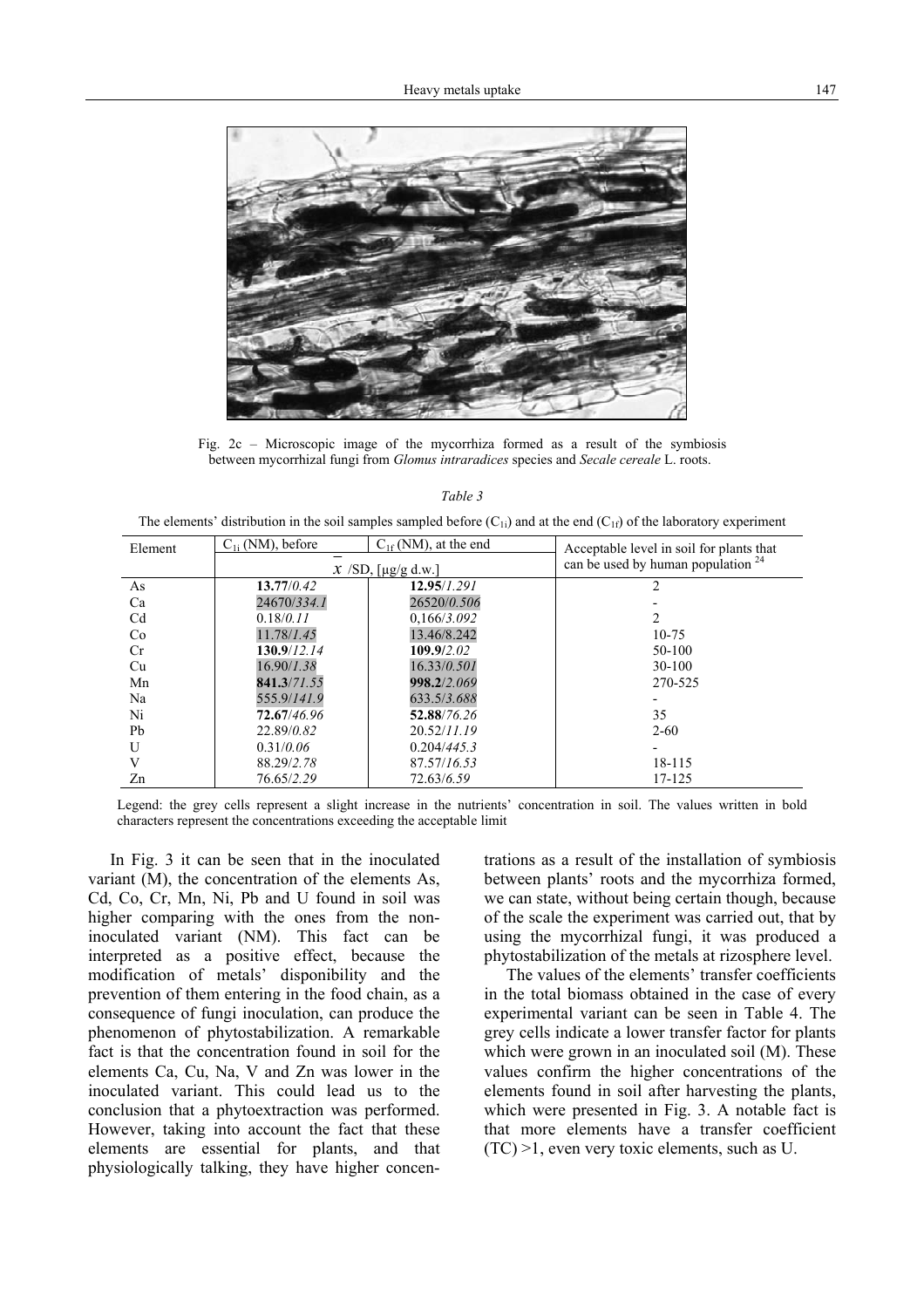

Fig. 3 – The elements' distribution in soil with (M) and without mycorrhizal fungi inoculation (non-mycorrhyza - NM).

## *Table 4*

The transfer coefficients (TC) of the elements from soil to plant

| Element        | TC of the elements from soil to plant |                      |                      |  |  |  |  |  |
|----------------|---------------------------------------|----------------------|----------------------|--|--|--|--|--|
|                | R                                     |                      | <b>CM</b>            |  |  |  |  |  |
| As             | 0.234, acumulation                    | 1.216, concentration | 0.204, acumulation   |  |  |  |  |  |
| Cd             | 6.97, concentration                   | 25.36, concentration | 75.81, concentration |  |  |  |  |  |
| C <sub>0</sub> | 1.334, concentration                  | 3.667, concentration | 1.6, concentration   |  |  |  |  |  |
| <b>Cr</b>      | 0.461, acumulation                    | 0.544, acumulation   | 0.267, acumulation   |  |  |  |  |  |
| Cu             | 4.267, concentration                  | 9.662, concentration | 6.763, concentration |  |  |  |  |  |
| Mn             | 1.506, concentration                  | 2.253, concentration | 2.081, concentration |  |  |  |  |  |
| Ni             | 1.534, concentration                  | 1.001, concentration | 1.065, concentration |  |  |  |  |  |
| U              | 52.08, concentration                  | 20.43, concentration | 14.30, concentration |  |  |  |  |  |
| Ph             | 0.624, acumulation                    | 1.351, concentration | 0.809, acumulation   |  |  |  |  |  |
| V              | 0.164, acumulation                    | 0.169, acumulation   | 0.179, acumulation   |  |  |  |  |  |
| Zn             | 12.74, concentration                  | 7.601, concentration | 23.96, concentration |  |  |  |  |  |

In the case of plants grown on contaminated soil without mycorrhiza (NM), it can be seen a reduction in the biomass production, especially in the aboveground part, when comparing with those from M variant (see Fig. 2b), which is reflected into a low protein content and assimilating pigments (Fig. 4). In case of roots, the protein content is significantly lower in NM  $(29.70 \text{ kg/g})$ d.w.) as in M  $(45.9 \text{ µg/g d.w.})$  experimental variants. A significantly statistical variation can be noticed in the case of a and b chlorophyll (from 4.12 to 7.91 in the case of a chlorophyll and from 1.40 to 4.27 for b chlorophyll). It can be seen an intensification of the stress caused by metals pollution, which is revealed by the insignificant increase (from 0.50 µg/g d.w. in NM variant to  $0.512 \text{ µg/g d.w. in M variant}$  of the MDA content, deriving from the decomposition of the peroxides of the polyunsaturated fatty acids, in case of the plants cultivated on polluted soil (NM). This has as a consequence an enhanced consumption of carbohydrates, which determines a reduction in the protein content, but also the increase in the concentration of oxygen's free radicals. This affects the main physiological processes of plants: photosynthesis, synthesis of chlorophyll pigments, respiration, root and foliar assimilation, etc. These values of the parameters mentioned confirm the positive effect of the mycorrhiza forming.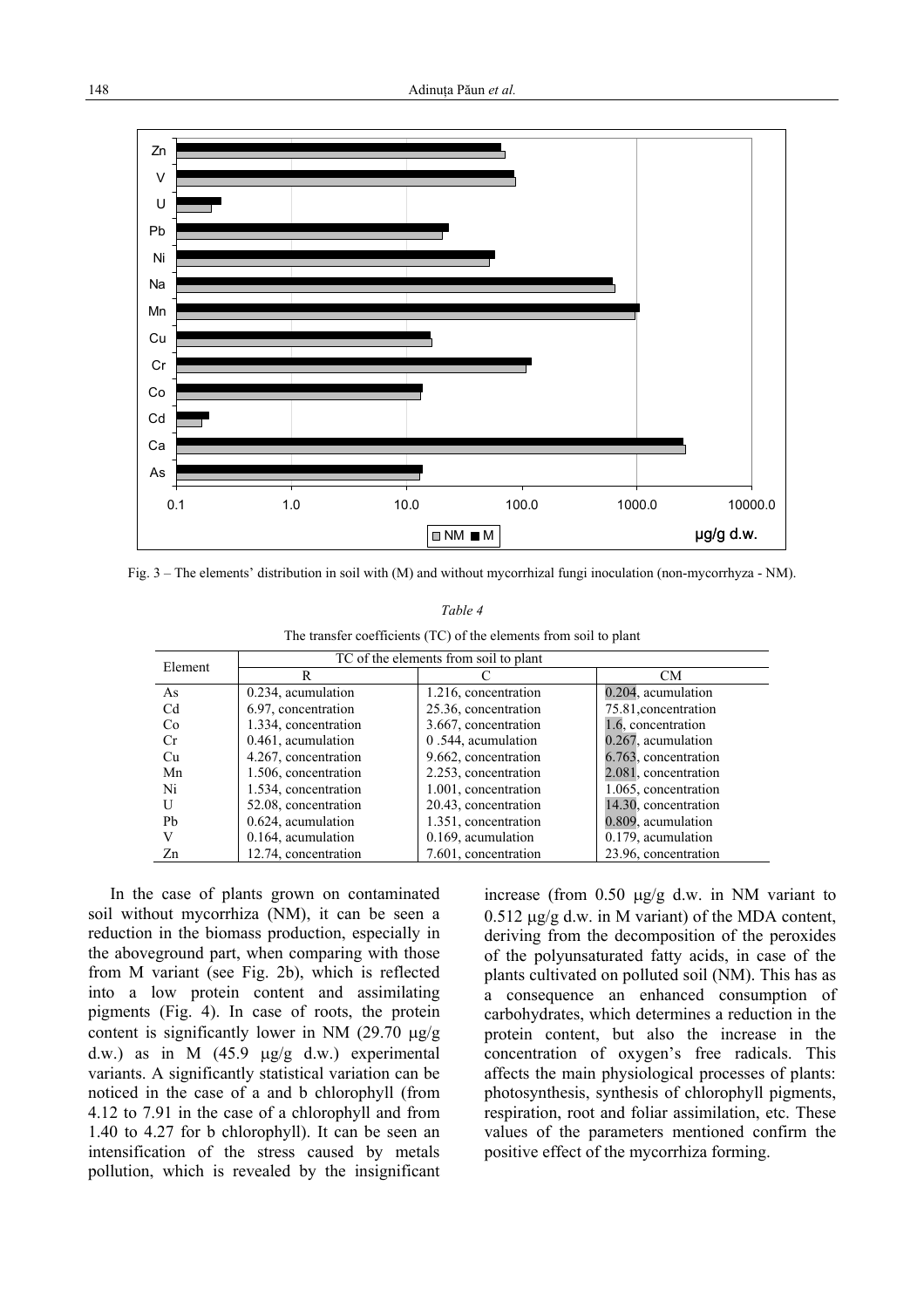

Fig. 4 – The assimilable pigments' variation in the aboveground part of the rye, the proteins content in roots and the aboveground part and lipid peroxides in aboveground part of this species of plant. Stars at p<0.05 indicates significant differences according to Mann-Whitney test.

# **CONCLUSIONS**

By analysing the results obtained after carrying out the laboratory experiment, we can conclude that the Slatina area is characterised not only by a polymetallic pollution (As, Cr, Mn, Ni), but also by a deficiency in Cu that has a harmful effect on crop plants' growth and development. Comparing the two experimental variants (NM and M), it can be observed that in NM variant the majority of toxic elements registered a decrease in the soil concentration at the end of the experiment compared with the values before sowing. The concentration of the elements: As, Cd, Co, Cr, Mn, Ni, Pb and U found in soil was higher in M variant than in NM variant, which can be interpreted as a positive effect of the mycorrhiza fungi inoculation that changes the disponibility and prevents the metals' penetration into the food chain. Under mycorrhiza influence, it was registered an improvement of some soil parameters, such as: pH and soil's respiration that led to the increase of the biomass production. By comparing the transfer coefficients from soil to plant in the two experimental variants, it can be confirmed an increase in the case of Cd, Ni, V, Zn and a decrease for As, Co, Cr, Cu, Mn, U under the influence of mycorrhiza formed. The increase in the transfer coefficients was possible due to the intensification of root assimilation of those ions, as a result of fungal hyphae being in action.

It can be concluded that mycoremediation, along with phytostabilization, immobilizes to a certain degree some of the metals from soil at root level and favours plants' development. After carrying out the laboratory experiment, it can be stated that the selection of this species of plant can be considered a real success and turning from a laboratory phase to a higher work scale, respectively experimental plots scale, is possible.

*Acknowledgements:* This research is being supported by the Centre of Ecological Services (CESEC) from the Faculty of Biology, University of Bucharest. The presented experiment has been financed from the funds destined to the project PNII, no. 52175/2008 METAGRO.

# **REFERENCES**

- 1. D.F. Perkins, R.O. Millar and P.E. Neep, *Enviro. Poll.*, **1980** (Series A), *21*, 155-168.
- 2. O. L. Gilbert, *Environ. Poll. (Series A)*, **1985**, *39*, 293-302.
- 3. R. Fuge and M.J. Andrews, *Environ. Geochem. Health*, **1988**, *10*, 96-104.
- 4. S. Udrescu, A. Mori, C. Urzica, D. Hoza, E. Gament, C. Zelinschi and D. Popa, *Publicaţiile Societăţii Naţionale Române pentru Ştiinţa Solului*, **1997**, *29(B)*, 176-182.
- 5. M.A.P.M., "The Order of Water and Environmental Protection Ministry", 2000, *524,* http://apmot.anpm.ro/ upload/27689\_CAP\_III%20SCHIMBARI%20CLIMATI-CE.pdf, scientific report.
- 6. A. Paun, A. Neagoe and I. Baciu, *Rev.Chim.*, **2011,** *in press*.
- 7. H. Von Alten, B.M. Blal, J.C. Dodd, F. Feldmann and M. Vosatka, "Mycorrhizal Technology in Agriculture", S.Gianinazzi, H. Schüepp, J.M. Barea and K. Haselwandter (Eds.), 2002, 281-296.
- 8. A. Neagoe, V. Iordache, R. Mascher, B. Knoch, E. Kothe and H. Bergmann, *Proceedings of Arbeitstagung in Jena Agricultural, Biological, Environmental, Nutritional and Medical Importance of Macro, Trace and Ultra Trace Elements, Friedrich Schiller Universität*, **2006**, *23*, 568-575.